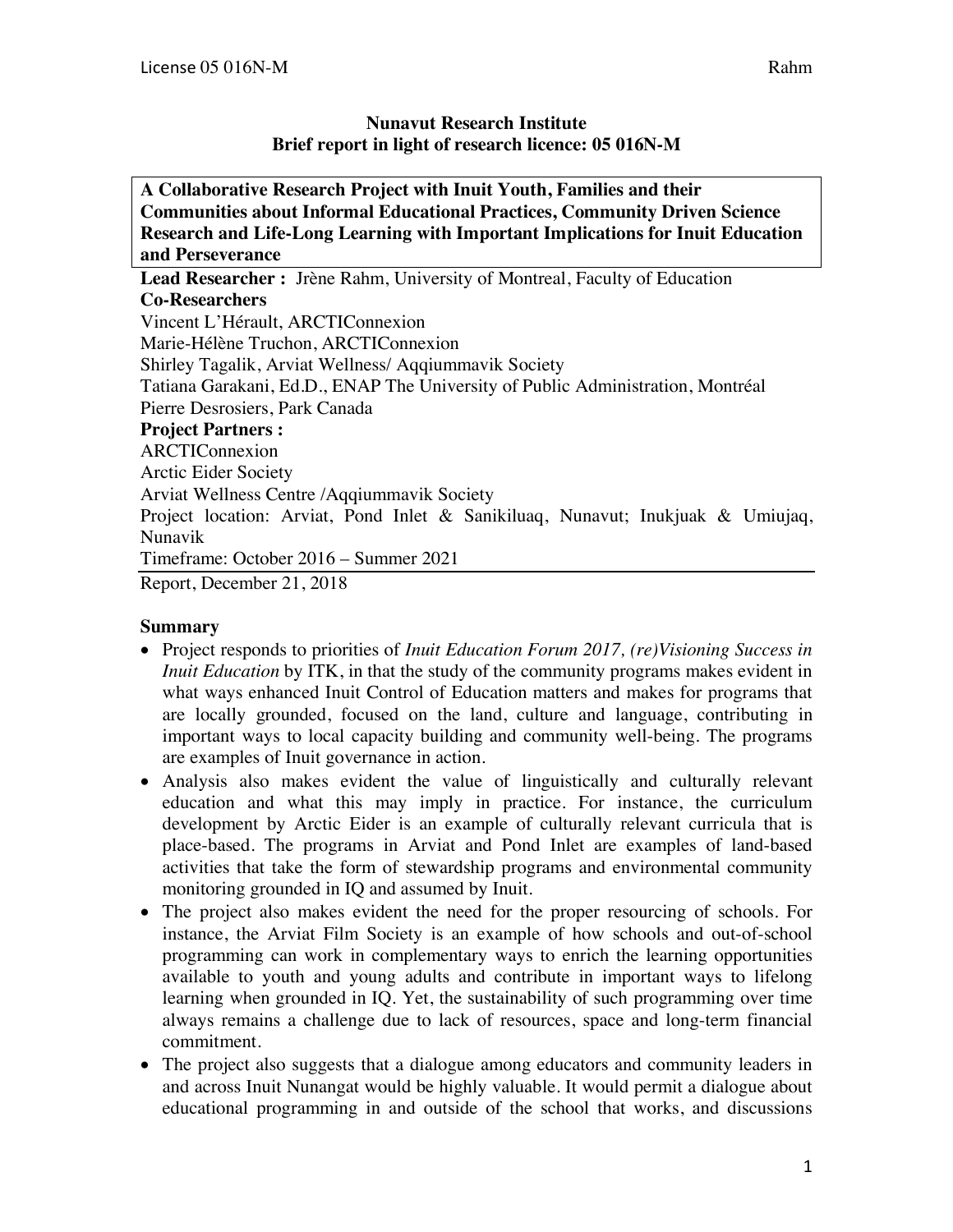among key leaders on how to further enrich lifelong learning for all youth and young adults through community involvement and Inuit governance.

• The project challenges the manner lifelong learning and educational pathways have been studied in the past. It questions the linear model of educational success grounded in a vision of success tied to the individual and a Western worldview. The study aims to distance itself from that linear model and Western vision of educational success. Through case studies of lifelong learning grounded in IQ, we are in the process of understanding the manner opportunities that build on youths' strengths can make a difference over time, leading to empowering educational pathways for the youth, young adults, as well as the involved educators, and communities.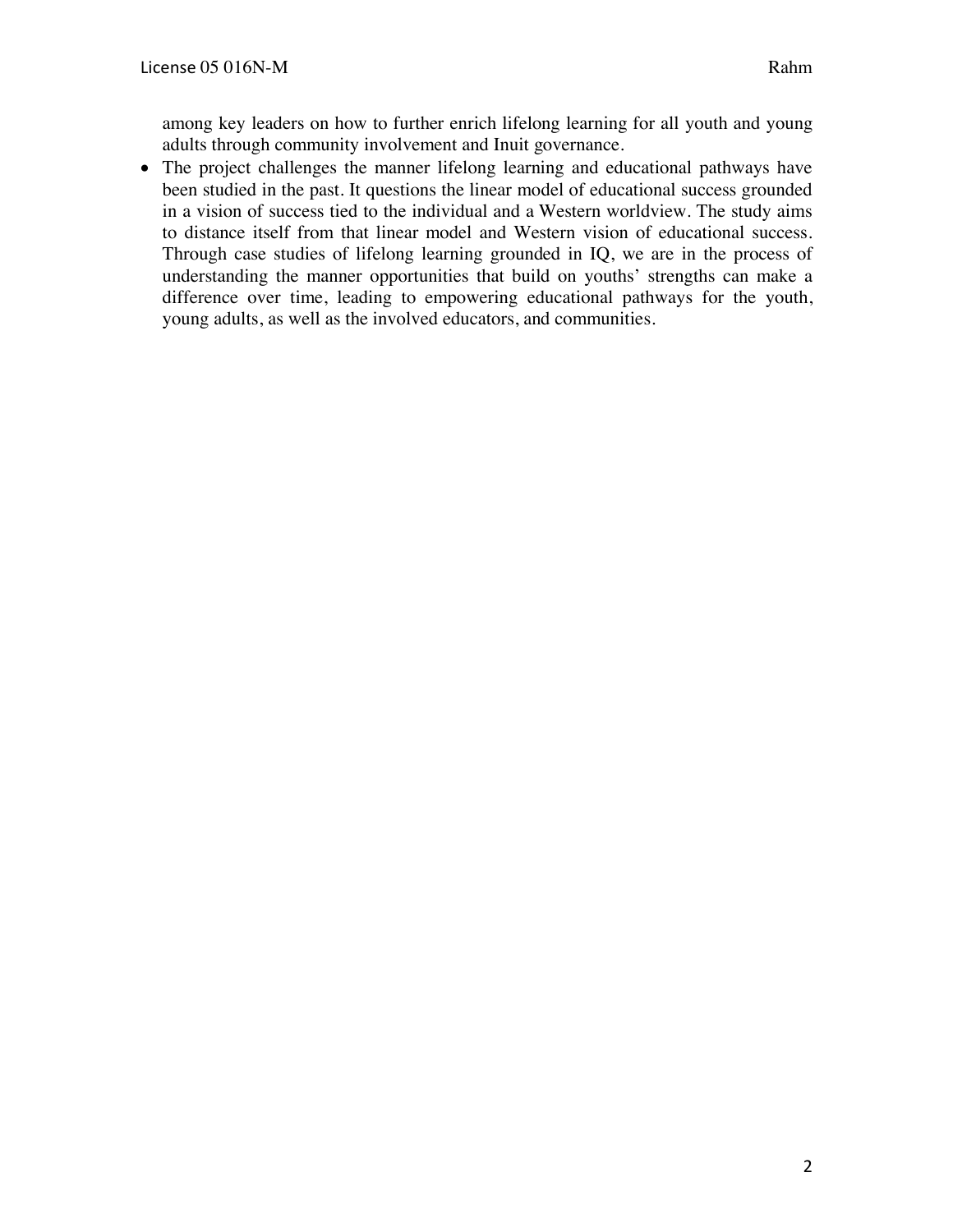# **SUMMARY OF ACTIVITIES**

#### **Project in Arviat & Pond Inlet, Nunavut, in collaboration with ARCTIConnexion**

Since fall 2017, the time of the last report, Jrène Rahm, from Université de Montréal, with Marie-Hélène Truchon and Vincent L'Hérault, from ARCTIConnexion, have been involved extensively in data analysis in collaboration with some of the partners of the project who came South for different workshops :

- Workshop about Inunguiniq with Tim Soucie & Lucy Enoogoo, October 2017.
- Workshop about Inunguiniq with Joe Karetak, community education coordinator, Government of Nunavut, November 2017.
- Brief meeting in Quebec in May 2018, in the context of a Film Project about Water Monitoring in Pond Inlet, initiated and assumed by ARCTIConnexion, in collaboration, with Tim Anaviapik Soucie & family,, and 4 Elements Productions; funded through another grant.
- Ongoing exchanges and online consultations with different participants in preparation of two written articles, one initiated by ARCTIConnexion and the other by Jrène Rahm; see dissemination projects below.
- New video and website by ARCTIConnexion that showcases some of their work, some of which is also tied to this project (funding through other grants) : https://arcticonnexion.ca/

#### **Project part with Arctic Eider in Nunavik :**

- Participation in first Hudson Bay Summit, February 27-28, 2018 in Montréal www.hudsonbayconsortium.com
- Documentation of science curriculum development in collaboration with and mandated by Kativik Ilisarniliriniq – the School Board of Nunavik: Visit of high schools in Umijuaq and Inukjuak, with Jackie Kidd, coordinator of educational activities, March 2018.
- Ongoing online and Skype exchanges and informal meetings to advance project and dissemination (see below).
- Visit of headquarters in Sanikiluaq under discussion, to conduct interviews of youth and young adults involved in community research projects.
- Interviews of teachers pilot testing the science curriculum, ongoing.

#### **Publications and Conference presentations submitted and in preparation**

- L'Hérault<sup>,</sup> V., Tagalik, S., Anoee<sup>,</sup> E., Baker, K., Bell<sup>,</sup> J., Billard<sup>,</sup> G., Truchon, M. H., Rahm, J., Karetak<sup>,</sup> J., and the youth and Elders of Arviat, Nunavut (in preparation). *Inunnguiniq: a self-determined education reframing learning opportunities in Nunavut.*
- Rahm, J., Tagalik, S., Soucie, T., L'Hérault, V., & Truchon, M. H., and youth and community members of Arviat and Pond Inlet, Nunavut (in preparation). *A look at school perseverance through the lens of lifelong learning within Inuit-governed afterschool and community programs.*
- Tagalik, S., Baker, K., Billard, G., Bell, J., Anoee, E., L'Hérault, V., Truchon, M.-H., & Rahm, J. (in press). The Contribution of Inuit Youth and Community-Driven Informal